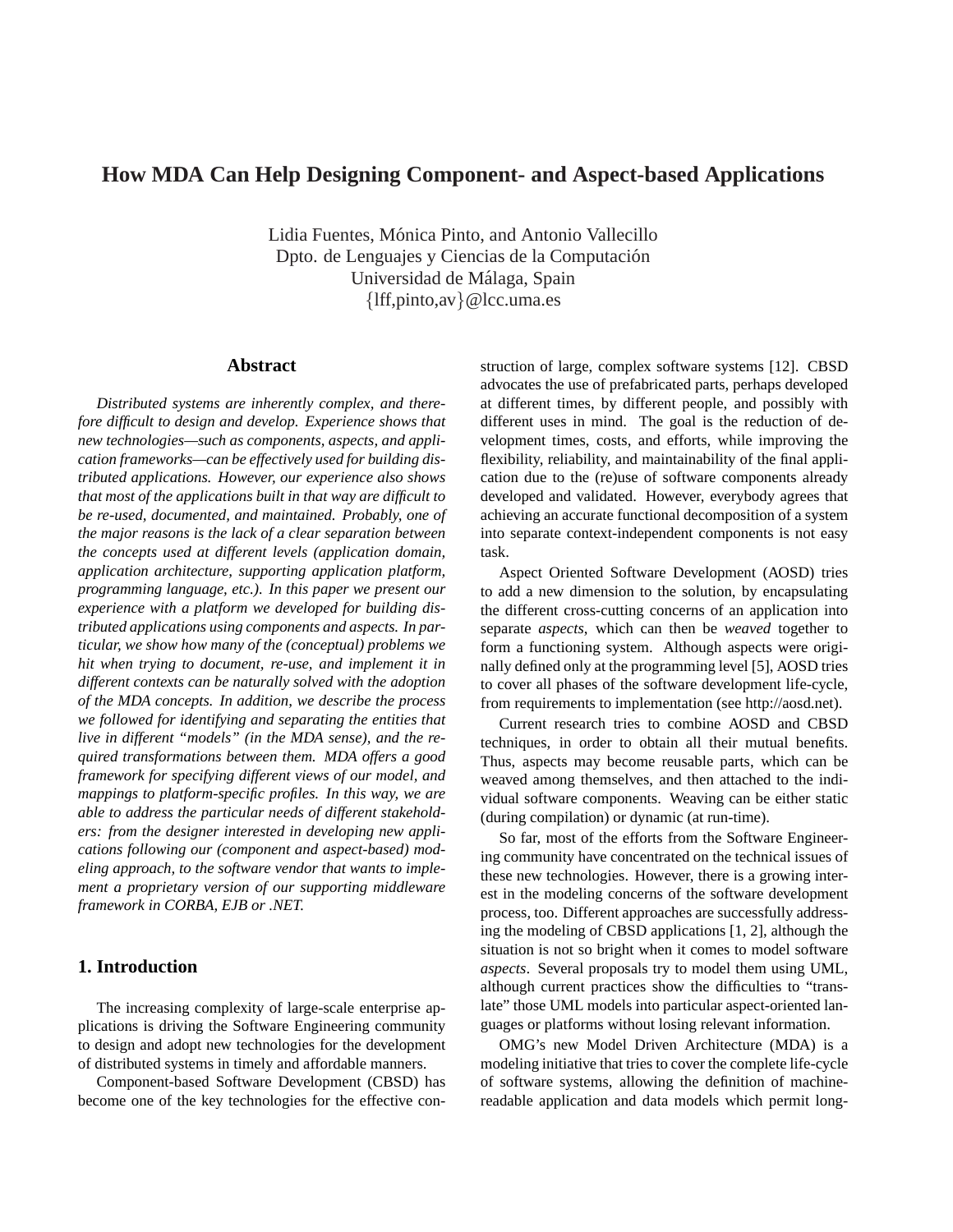

**Figure 1. Original UML profile of the DAOP platform**

term flexibility of implementation, integration, maintenance, testability and simulation [6]. In this paper we will try to show how MDA can be used for modeling component- and aspect-based systems in a platformindependent manner. Moreover, we will also try to show that MDA may be helpful not only for modeling and designing systems from scratch, but also for helping document and re-engineer existing systems. Our experience is based on a middleware platform (the "Dynamic Aspect-Oriented Platform", DAOP) that we developed for building distributed applications.

The structure of this paper is a follows. First, Section 2 presents the DAOP platform, its supporting component and aspect model, and discusses the main (conceptual) problems that we came across when tried to document the platform for re-use and evolution. The following three sections describe how MDA can help addressing these problems, and how we think that the MDA concepts can be applied to the more general case of building component- and aspect-based distributed applications. A running example is used to illustrate our proposal. Finally, Section 6 draws some conclusions and outlines some further work.

## **2. Motivation**

### **2.1. The Dynamic Aspect-Oriented Platform**

The *Dynamic Aspect-Oriented Platform* (DAOP) is a middleware platform that defines components and aspects as first-class reusable entities, which can be dynamically weaved to build the final system. Probably, the most relevant feature of DAOP is the component and aspect independence, which means that neither components nor aspects have any information on when or how they are composed. This provides a powerful and very flexible mechanism for late binding. The DAOP platform also provides a set of common services to most distributed applications, such as message delivery, broadcasting, persistence service, etc. DAOP has been successfully used for implementing different kinds of virtual collaborative applications [9].

DAOP was originally documented using UML profiles [10], which have been defined as the natural candidates for documenting such kind of frameworks [4, 7]. A *UML profile* is a set of extensions to UML using its built-in extension facilities. A UML profile for a platform or an application framework is a standard means for expressing the semantics of that platform or framework using UML.

Figure 1 shows the core meta-model of the original UML profile for DAOP. As we can see, DAOP defines two layers,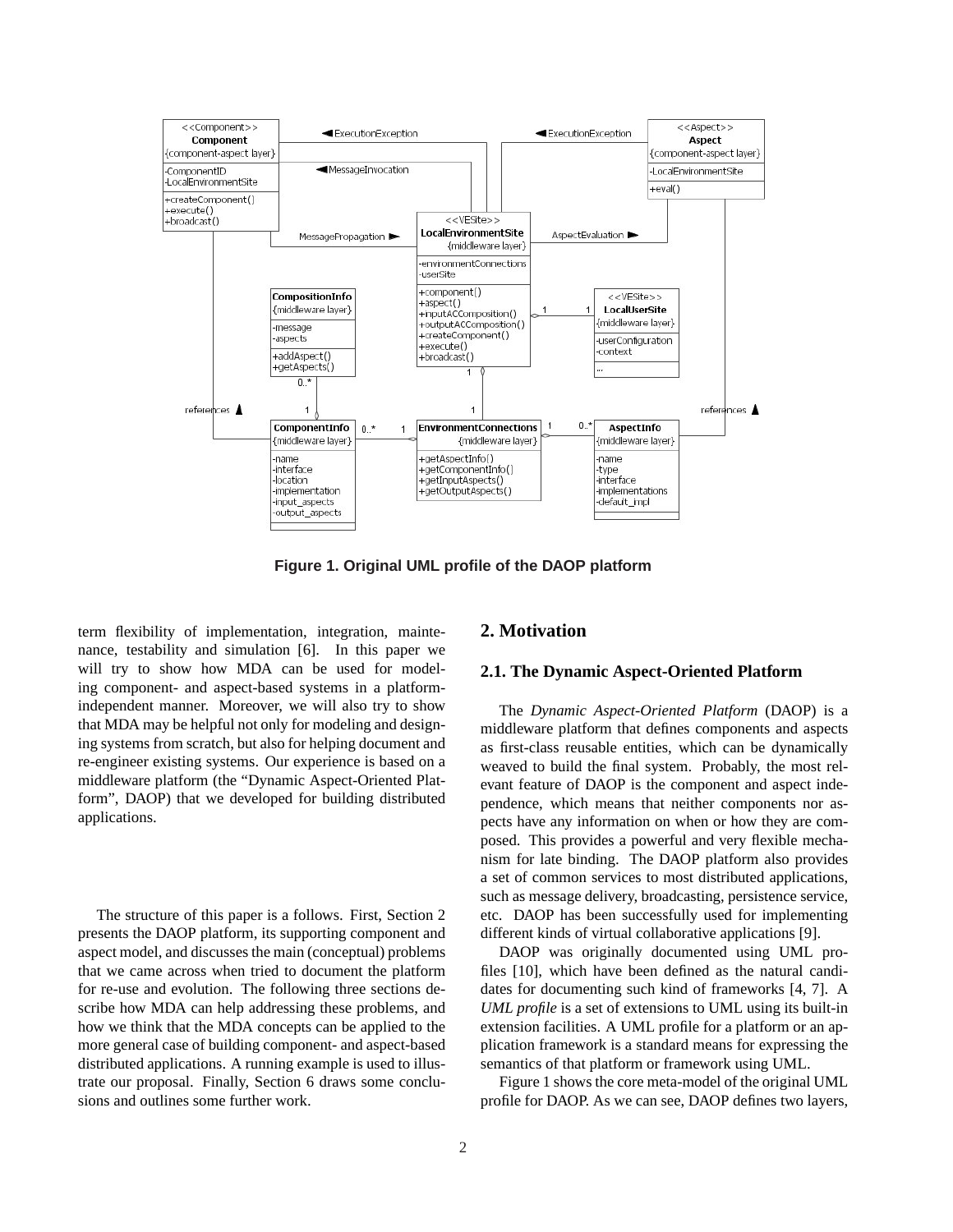the *component-aspect layer*—with the components and aspects existing at runtime—, and the *middleware layer*—in charge of composing these entities in a dynamic way. The composition of aspects and components is guided by some architectural constraints, defined by a set of rules describing which aspects can be applied to each component, when they must be applied and in what order, and a list of possible implementation classes. The dynamic composition process is performed by the LocalEnvironmentSite, using the information provided by the EnvironmentConnections object, both parts of the middleware layer. This last object maintains the *architectural constraints* common to all users, while the LocalUserSite contains the profile of each user. For instance, if different implementations of the same aspect are available in a given site, the LocalEnvironmentSite will contain the list of all of them, while the LocalUserSite will indicate the concrete implementation that has to be used for a specific user.

As shown in Figure 1, neither the components nor the aspects contain any direct reference to each other, enabling their dynamic binding. As a consequence, both components and aspects implementations can be replaced without affecting the application execution. In addition, DAOP offers a set of communication primitives for sending and broadcasting messages, which are also available at the Component class level—the root of any DAOP component. Likewise, all DAOP aspects should inherit from the Aspect class, which implements the eval() primitive. This method is the one invoked by the platform in order to evaluate the aspect. The precise moment in which the aspect is evaluated (before or after a method invocation, or before or after a message delivery/reception) will be determined by the way the system designer has specified it in the application's architecture, which is explicitly described in the LocalEnvironmentSite.

# **2.2. Problems Found**

Once DAOP was finished, we hit two major problems. The first one was about designing and documenting a methodology that could make effective use of DAOP for building distributed applications. In that moment we discovered that it was very difficult to differentiate between some of the entities that live at separate (conceptual) levels, especially when they share names. For instance, the software engineer could use "components" and "aspects" to design the system at the software architecture level, which are somehow different entities from DAOP's components and aspects. Even though a mapping can be defined between them, they must not be confused. As a matter of fact, components at the architecture level need to be mapped to DAOP-Components (which are the executable "component instances") and to DAOP-ComponentInfo objects (which

contain information about where the component instances are, how to deploy them, etc.).

The second problem was about implementation and evolution. We had implemented DAOP using Java-RMI. How to move it to EJB or CORBA? Likewise, how could we separate what was DAOP-specific from what was inherited from the supporting middleware and programming model? DAOP was designed to be independent from the supporting language and distributed object platform. However, this was difficult to document by just using UML profiles.

As we found out, one of the core reasons behind those problems is that each UML profile sits at one particular conceptual level, i.e., UML profiles are very good for defining the entities that live in a particular *model* (in the MDA sense), as well as the relationships among those entities. However, UML profiles in isolation are not expressive enough for relating entities at different levels, and for defining mappings and transformations between them. This is why in the original UML profile for DAOP some entities from different conceptual levels appear intermixed.

In this sense, the two main entities of DAOP—from the application's designer point of view—are the components and the aspects. However, looking at the UML profile in Figure 1, we can see how they appear together with other entities which are also important to DAOP, but not relevant for modeling applications with DAOP. For instance, the component entity includes a reference to the middleware platform (LocalEnvironmentSite) and to the methods that it offers to send messages (execute(), broadcast()). This information is only relevant to the potential implementor or maintainer of DAOP, but not to the DAOP application designer.

# **2.3. MDA to the Rescue**

We came to the conclusion that, in order to address these problems, the first step was to identify the different conceptual levels involved in the development of an application using our DAOP platform. The following list of *models* was produced.

**The Computational Model (C-M)** focuses on the functional decomposition of the system into objects which interact at interfaces, exchanging messages and signals that invoke operations and deliver service responses but without detailing the system precise architecture, or any of its implementation details. This model basically corresponds to an ODP computational viewpoint model of the system, or to Zachman's Framework for Enterprise Architecture Row 3 [13]. Entities of this model are objects (implementing interfaces) and operations, to which we have added some constraints for expressing extra-functional requirements (such as security or persistence, for instance).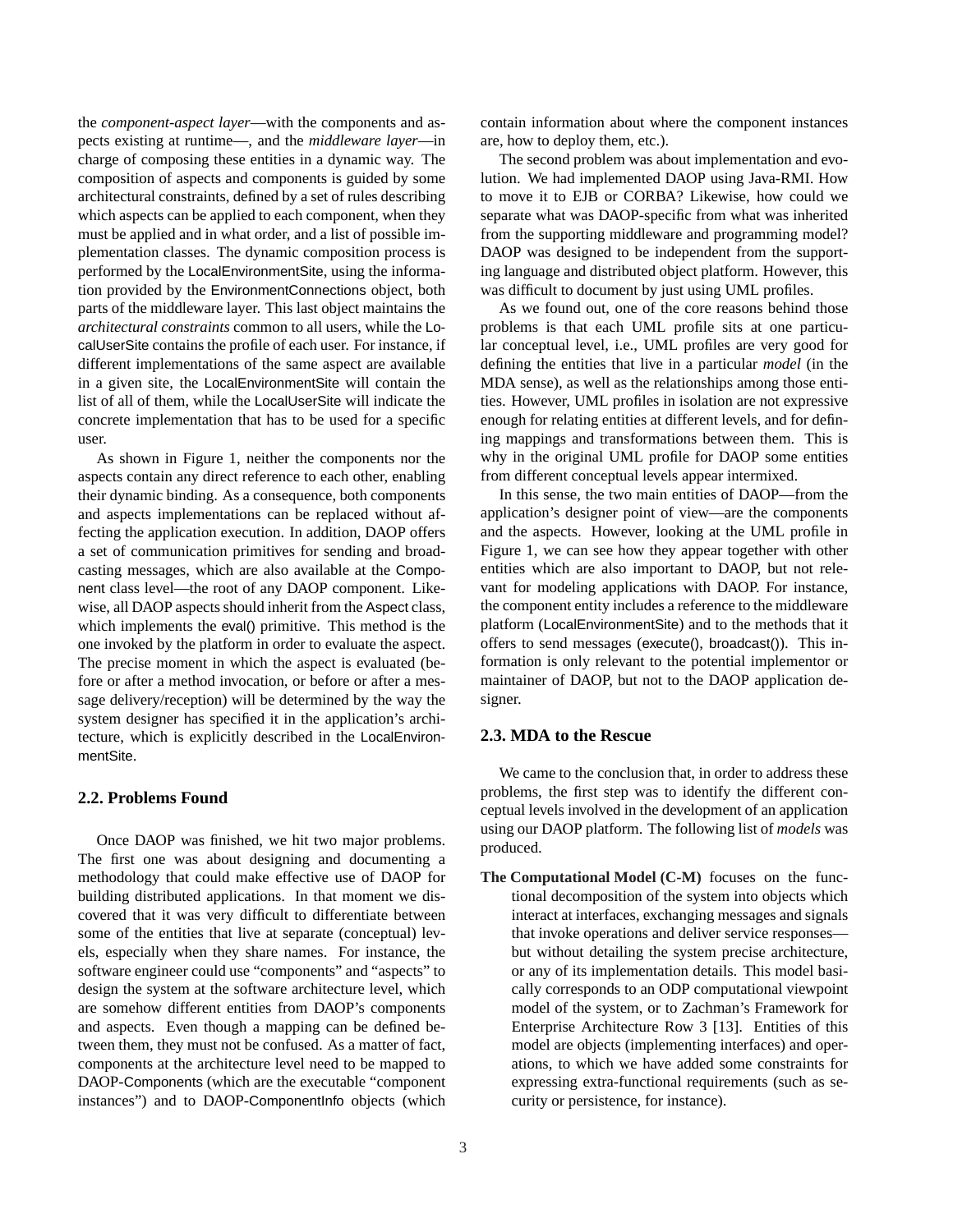- **The component and aspect model (CAM)** defines the basic entities and the structure of the system from an architectural point of view. In our case, components and aspects are the basic building blocks, following our goal of integrating CBSD and AOSD approaches.
- **The DAOP platform** implements the concepts of the CAM model in a particular way. This level is still technology-independent, since it just deals about the way components and aspects are weaved, and how the *abstract* entities of the CAM model can be represented from the computational and engineering viewpoints but still independently from the middleware platform (CORBA, EJB, .NET) or programming language used to implement them.
- **The middleware platform** provides a description of the system from a technology viewpoint. In this model we decide whether we want to implement the DAOP platform using Java/RMI, CORBA, EJB, or .NET, using their corresponding services and mechanisms.

Looking at the different levels we realized that they can be naturally integrated using the MDA architecture, and that we can make use of the MDA facilities for relating them. In particular, they all can be considered as "platform models" in the MDA terminology [6].

In MDA, a *model* of a system is a description or specification of that system and its environment for some certain purpose. A *platform* provides a set of parts and services that can be used for building systems. Combining both concepts, a *platform model* provides a set of technical concepts, representing the different kinds of parts that make up a platform and the services provided by that platform. It also provides, for use in a platform specific model, concepts representing the different kinds of elements to be used in specifying the use of the platform by an application [6].

MDA distinguishes between platform independent models (PIM) and platform specific models (PSM). The first ones focus on the operation of a system independently from the platform it will be implemented in. A PSM combines the PIM with the details that specify how that system uses a particular type of platform.

MDA also defines *model transformations*, processes that allow converting one model to another model of the same system. The general model transformation from a PIM to a PSM is illustrated by the MDA pattern, shown in Figure 2. MDA defines many ways in which such transformation can be done. In our case we will use MDA *mappings*. A mapping provides specifications for transforming a PIM into a PSM for a particular platform [6]. Model instance mappings define *marks*. A mark represents a concept in the PSM, which can be applied to an element of the PIM to indicate how that element is to be transformed. The marks are used



**Figure 2. The MDA pattern for model transformation**



**Figure 3. The stack with the different models and the MDA transformations between them.**

by the software architect to take the PIM and mark it for use in a particular platform. The marked PIM is then used to prepare a PSM for that platform. This is the approach we will follow.

With all this, the different conceptual levels previously described can be expressed using the MDA as Figure 3 shows. It contains four models and three transformations between them. Please notice how each PSM of a transformation becomes the PIM of the next, and that the platform applied in a transformation is defined in terms of an UML profile for that platform.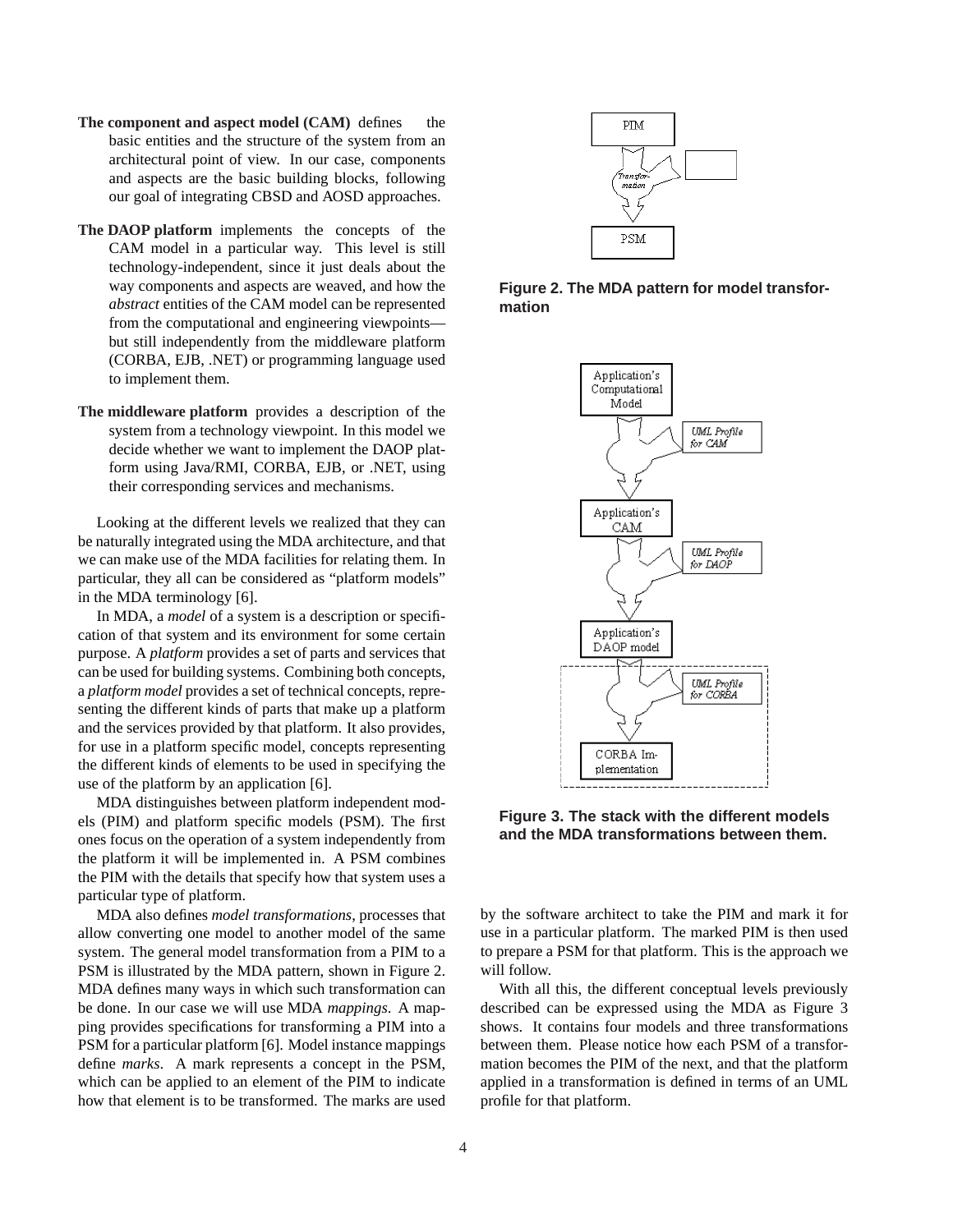In the drawing, our starting point is a Computational Model of an application (the *Application's C-M*). The first transformation uses the entities defined in the metamodel of the UML profile for CAM to mark the C-M, together with a set of specific mappings. The model produced by that transformation contains the model of the application described in terms of the CAM. This model is then marked using the specific marks defined in the metamodel of the UML profile for DAOP, and then transformed into a DAOP model of the application. The only entities in this last model are those of DAOP. In order to implement the system we transform it again, using another transformation. In the drawing we have used the UML profile for CORBA, which will produce a CORBA implementation of the system. Of course, other implementation alternatives are possible (EJB, .NET, even EDOC), as discussed in Section 5.

Please notice as well the homogeneous treatment of the last part of the software development process in MDA, since it treats implementation as another model. Actually, MDA adopts the OMG definition of *implementation*, as a specification which provides all the information needed to construct a system and to put it into operation. This structure also keeps models "clean", in the sense that each model does not mix entities that belong to different conceptual levels. The following sections describe all these models and transformations in more detail.

# **3. Applying MDA: from C-M to CAM**

#### **3.1. An example of C-M**

In this section we use a running example to describe the transformation process from C-M to CAM. This example is based on Virtual Office (VO) application we have developed as part of a bigger project [9]. A VO integrates different CSCW applications and documents in a *shared space*. The main goal is the construction of a *secure*, *persistent* and *integrated* shared space that provides to geographically dispersed users the *awareness* they need to communicate and collaborate as if they were co-located in a real place.

Figure 4 shows a simple specification of a virtual office (many details have been omitted for space reasons) using a computational viewpoint. This UML diagram contains the metamodel of the VO, in which the main class, Room, models the shared space where users join to collaborate. Rooms may contain a set of resources, such as documents and collaborative tools. Examples of collaborative tools are whiteboards, chats, and meeting applications. All user interactions with a Room are done through a graphical user interface, which is represented by the InterfaceToUser class. Finally, class RoomAwareness represents the computational objects that display awareness information about the users and other resources currently in the room.



**Figure 4. A C-M of the Virtual Office example**

These classes model the functional behavior of a VO. However, we have mentioned before a set of extrafunctional features, such as *security*, *persistence* and *awareness* that need to be modeled, too. We have used UML dependencies and constraints to model such extra-functional requirements. For instance, the {persistent} constraint appears in the Room and the CollaborativeTool classes, meaning that the information owned by a room, and the data generated by users while working with the collaborative tools, must be persistent. The {controlled access} constraint associated to the Document class indicates that only users with the right kind of permissions can access a document.

While these extra-functional properties affect just a single element (e.g., a class), there are other properties such as *authentication* and *awareness* whose behavior may crosscut different classes. For instance, a user that wants to *enter* to a room must be authenticated first, and this implies that the user has to introduce some identification information. Only if the user is registered in the system he or she would *join* the room. This behavior is represented in Figure 4 by a dependency relationship from the enter() method in the InterfaceToUser class to the join() method in the Room class. Similarly, a dependency relationship from the updateUserState() method in the RoomAwareness class to the join() method in the Room class indicates that once a user joined the room, the RoomAwareness class must be notified to display the updated user awareness information.

The fact that some of these extra-functional requirements clearly crosscut several modeling elements lead us to use AOSD technologies, as the natural candidate for modeling and implementing the system.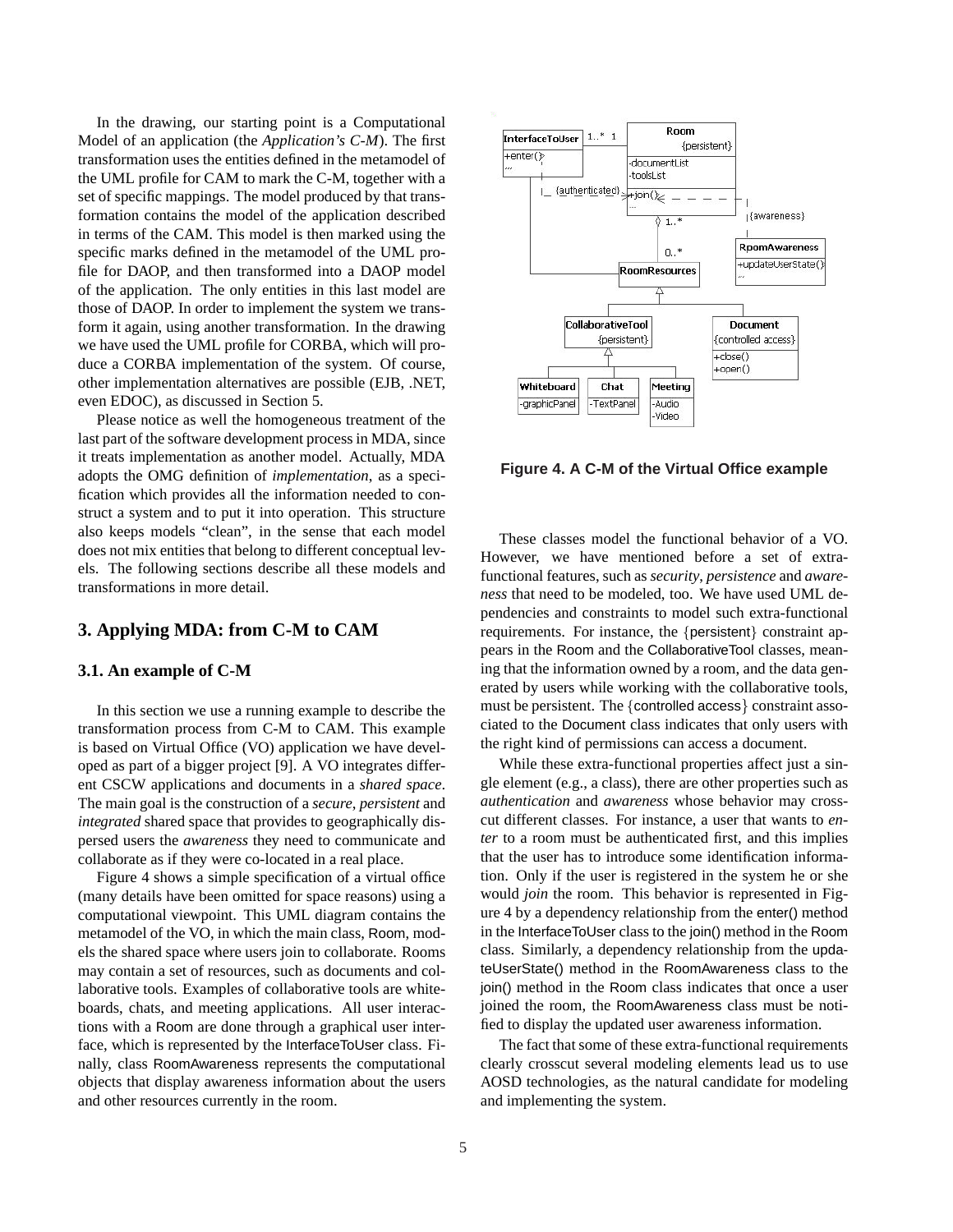#### **3.2. The Component and Aspect Model (CAM)**

Most of the advances and achievements in AOSD are at the programming language level, but there is still a lack of widely-agreed high level notations for expressing and modeling aspects, specially those that model aspects independently from the implementation language, supporting middleware, and weaving mechanisms used. A standard UML notation would greatly facilitate to identify and express aspects at design level.

In the meantime before such a standard notation emerges, we have defined our own "Component and Aspect Model" (CAM), which tries to address many of the requirements of component- and aspect-based applications. Figure 5 shows the Metamodel of CAM (part of the UML Profile we have defined for it), that defines the main entities of CAM and the relationships among them. These entity names are the ones that can then be used as UML stereotypes for modeling applications using CAM.

In CAM, following the standard practices of CBSD and AOSD, components interact by exchanging messages and by emitting events. Aspects can be applied to (incoming and outgoing) messages, events, and also to component operations (on initialization, before or after an operation execution, etc.).

The main entities of the CAM model are Components and Aspects. Although in principle there is no restriction on the granularity of these elements, the way they are composed may impose some recommendations about their size and level of encapsulation. Thus, if components are distributed and interact by exchanging messages, and we want aspects to be dynamically composed at run-time by the underlying platform, we may probably wish to model both components and aspects as high-level, black-box, coarsegrained entities (e.g., as in DAOP or JAC [8]). However, those aspects that only contain a couple of sentences can usually be much better modeled by fine-grained white-box aspects that are applied directly to components (e.g., as in AspectJ). Since CAM was devised as a general model, it offers both possibilities and hence defines different "applies to" relationships for aspects (see Figure 5). Nevertheless, the distributed nature of the applications we are trying to design with CAM clearly moves us to consider the first case, and therefore in the following we will consider both components and aspects as coarse-grained, encapsulated entities, that can be later dynamically composed at run-time by the distributed DAOP platform.

Since in the CAM model aspects are treated as "special" kinds of components, both components and aspects share some common features. For instance, both may have a set of StateAttribute that will represent their public state, i.e., the information that should be made persistent—to be able to restore the state of a component or aspect instance. This in-



**Figure 5. Metamodel of CAM**

formation is used for implementing some requirements such as fault tolerance or persistence.

In order to detach components and aspects interfaces from their final implementations, we assign a unique role name (in class Role) to reference both components and aspects. These role names are architectural names that will be used for component-aspect composition and interaction, allowing loosely coupled communication among them—i.e., no hard-coded references need to be used for exchanging information, but just the role name of the target of a message. In addition, components can also be addressed by a unique identifier (class CID) that refers to a component instance, in case particular instances need to be addressed.

The AOSD community offers different approaches for weaving aspects, depending on the points where the pointcuts can be placed. Some approaches support the definition of pointcuts at anyplace of the code (e.g., before, after, around, ...), mainly because they are based on code insertion. Other approaches use different kinds of message interception, so the aspect evaluation is triggered by the delivery of a message or an event. This allows aspects to be applied to black-box components, closely to the CBSD philosophy. In CAM we have tried to produce a general model, and therefore CAM-aspects can be applied to the components's methods (allowing the former approaches), or just when a message or event is sent or received (allowing the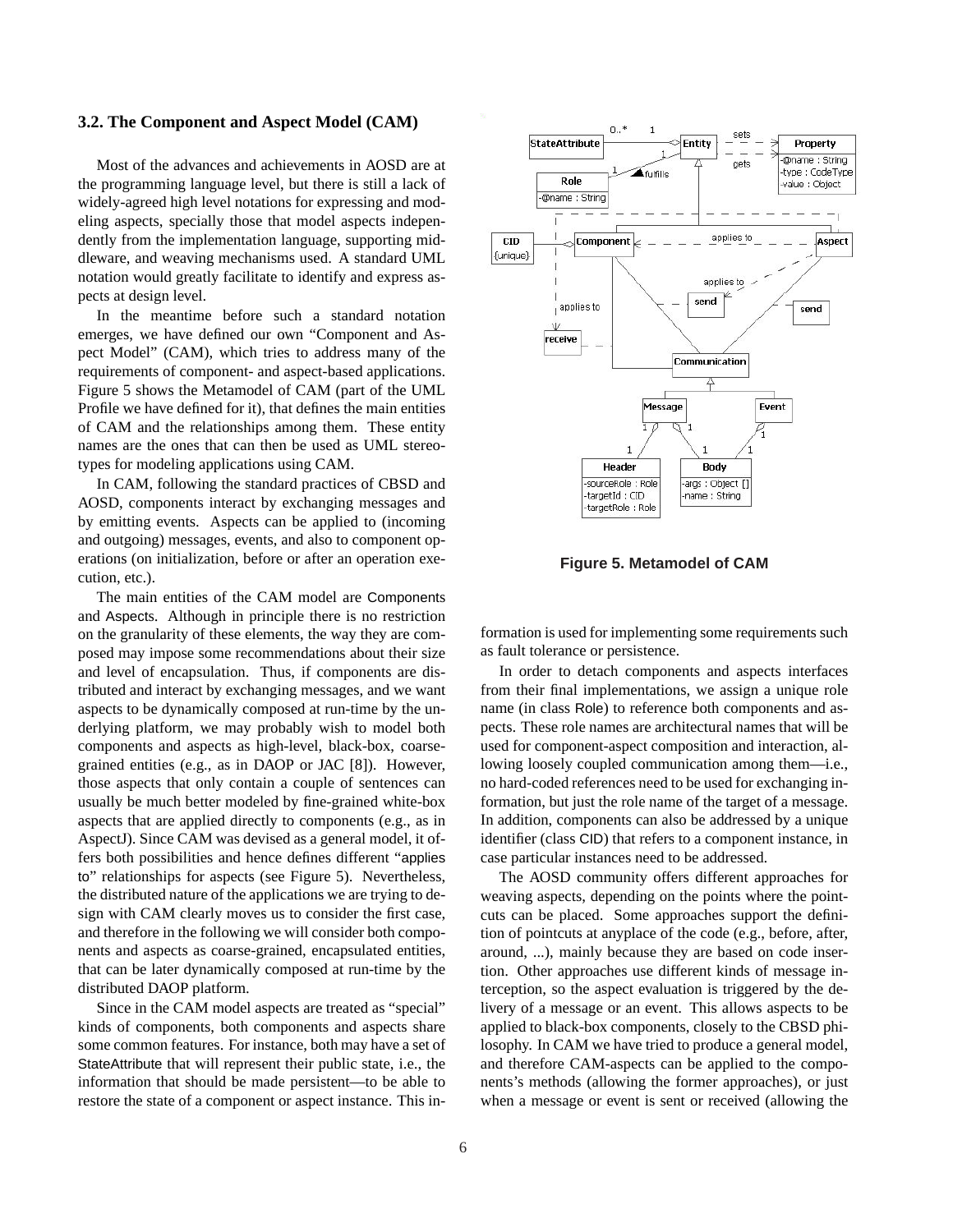



latter ones)—see the dependency relationships in Figure 5. We understand the meaning of messages and events in the CBSD sense, since events are messages with no information about the source and/or target component. In this case, the platform resolves the target component(s) by using a coordination aspect.

Since software components usually have some context dependencies, i.e, sometimes they need to share data, the Property class encapsulates this kind of data dependency. Properties can also be used to solve dependencies between non-orthogonal aspects. Properties are identified by a unique name, their type, and current value.

#### **3.3. CAM Markings and transformations**

So far we have described a C-M for the VO system, and the Metamodel of CAM. Let us consider now how the C-M can be transformed into a CAM model of the Virtual Office application using the MDA mechanisms.

In order to define this transformation we will "mark" the C-M using the classes defined in the CAM metamodel (showed in Figure 5) as stereotypes. Although not included here for the sake of brevity, the full UML profile for CAM not only contains the classes that comprise its metamodel, but also information about the UML elements to which those class names can be applied as stereotypes.



**Figure 7. Marked C-M Collaboration Diagram**

For instance, only UML classes can be stereotyped as Components, but no other UML elements such as constraints or notes. However, many different UML elements can be marked as Aspect, such as classes, method constraints, dependency relationships between methods, association ends of interaction diagrams, etc. The transformation process will apply different mapping rules for the same mark depending on the marked element.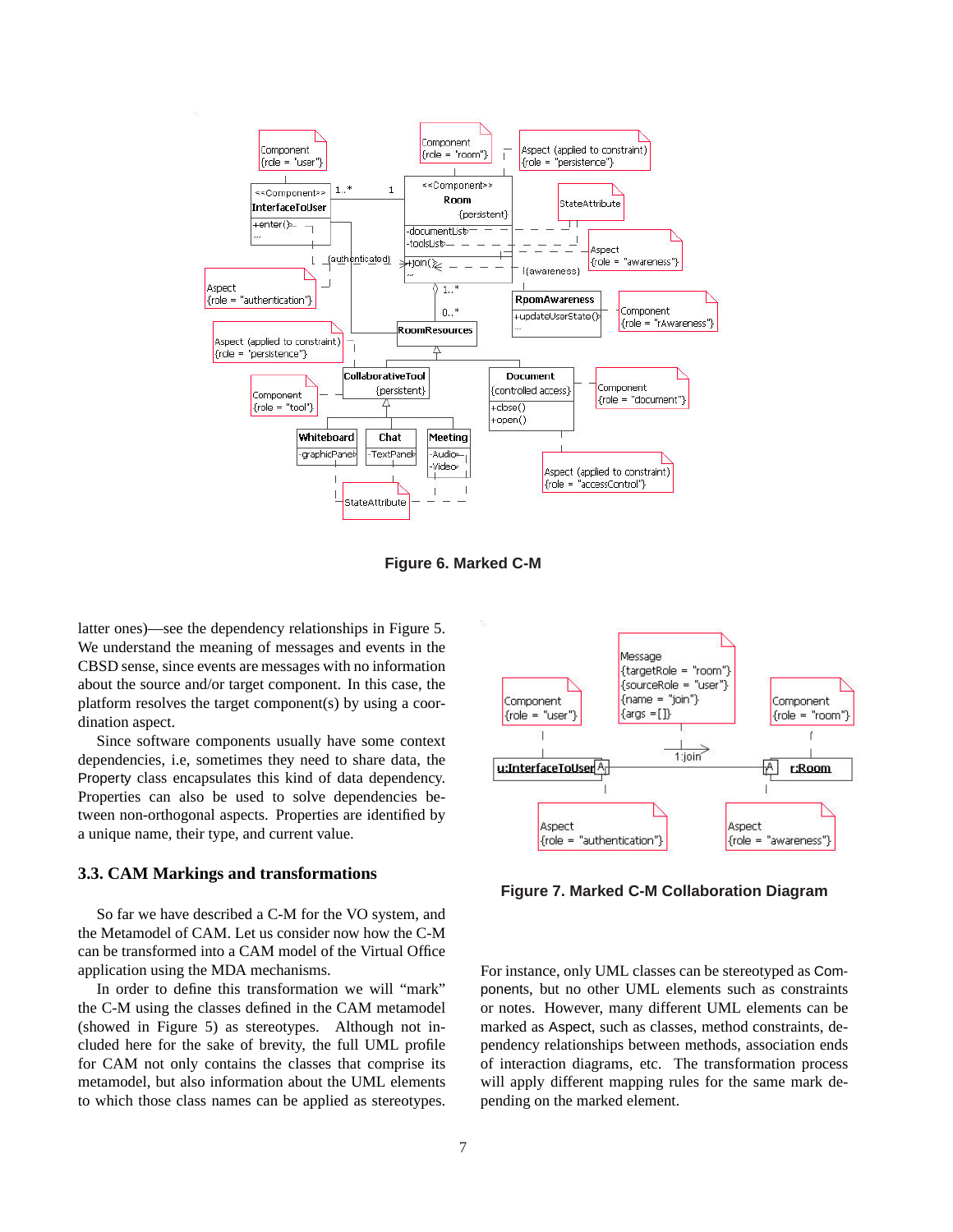

**Figure 8. Transformed Diagram**

After applying the marks defined in the CAM metamodel, we obtain the marked C-M showed in Figure 6. It is important to notice that marking an element as a Component or Aspect requires to specify the role name that the software developer wants to assign to that component or aspect (it is a mandatory attribute of a CAM entity). Intuitively, this is needed because components and aspects in our model are always addressed by the "role" they will fulfil in the system.

Not only class diagrams can be marked, but all kinds of UML diagrams. As an example, Figure 7 shows a marked collaboration diagram. The original (unmarked) diagram specified what happens when the user instructs the system (using the GUI interface object) that wants to enter() a room: the instance of the InterfaceToUser class invokes the join() method of an instance of the Room class. In this case we have marked both classes as components, and the join() method as a CAM message. We have also marked the ends of this association with two Aspect marks that have role names authentication and awareness.

Once the diagram is marked, the transformation process from C-M to CAM describes a set of *mapping* rules for each of the elements. The result of the application of such mapping rules in this case is a class diagram, which is shown in Figure 8.

Generally, a transformation defines a whole set of mapping rules, one for each mark and for each marked element. In order to illustrate the mapping rules, we will describe here the three rules that have been applied to the marked (C-M) collaboration diagram in Figure 7 to obtain the corresponding (CAM) class diagram shown in Figure 8.

1. **Components transformation**. This rule transforms UML classes marked as Component in the C-M, to UML classes in the CAM. For each of the C-M classes, two CAM classes are produced, and a 1-to-1 association between them. The first class represents the CAM component (stereotyped  $\ll$  Component $\gg$ ), and the second one a CAM role (stereotyped  $\ll$ Role $\gg$ ) whose name attribute holds the name of the role specified in the mark. For instance, this rule can be applied to C-M classes InterfaceToUser and Room, which are marked as Component with roles "user" and "room", respectively. The result of applying this mapping rule to these classes produces the four UML classes (InterfaceToUser, InterfaceToUserRole, Room, and Room-Role) shown in Figure 8, with the stereotypes and relationships defined for them.

- 2. **Messages transformation**. This mapping rule transforms UML elements of a C-M collaboration diagram marked as Message to UML classes in the CAM with the  $\ll$ Message $\gg$  stereotype. Each of these classes will be associated to the CAM classes that model the role names of the source and target component(s) of the message. A send association class will also be created between the role name of the source component and the message. Similarly, a receive association class is created between the message class and the role name of the target component. The example in Figure 8 shows the effect of applying this mapping rule to the collaboration diagram in Figure 7.
- 3. **Aspects transformation**. As mentioned earlier, the association ends of an association in a C-M collaboration diagram can be marked as Aspect, indicating that a given aspect (identified by its role name) should be applied when a message is sent/received at that end. These marks will be transformed to UML classes in CAM, stereotyped  $\ll$ Aspect $\gg$ , and a dependency relationship (applies to) will link the aspect class to the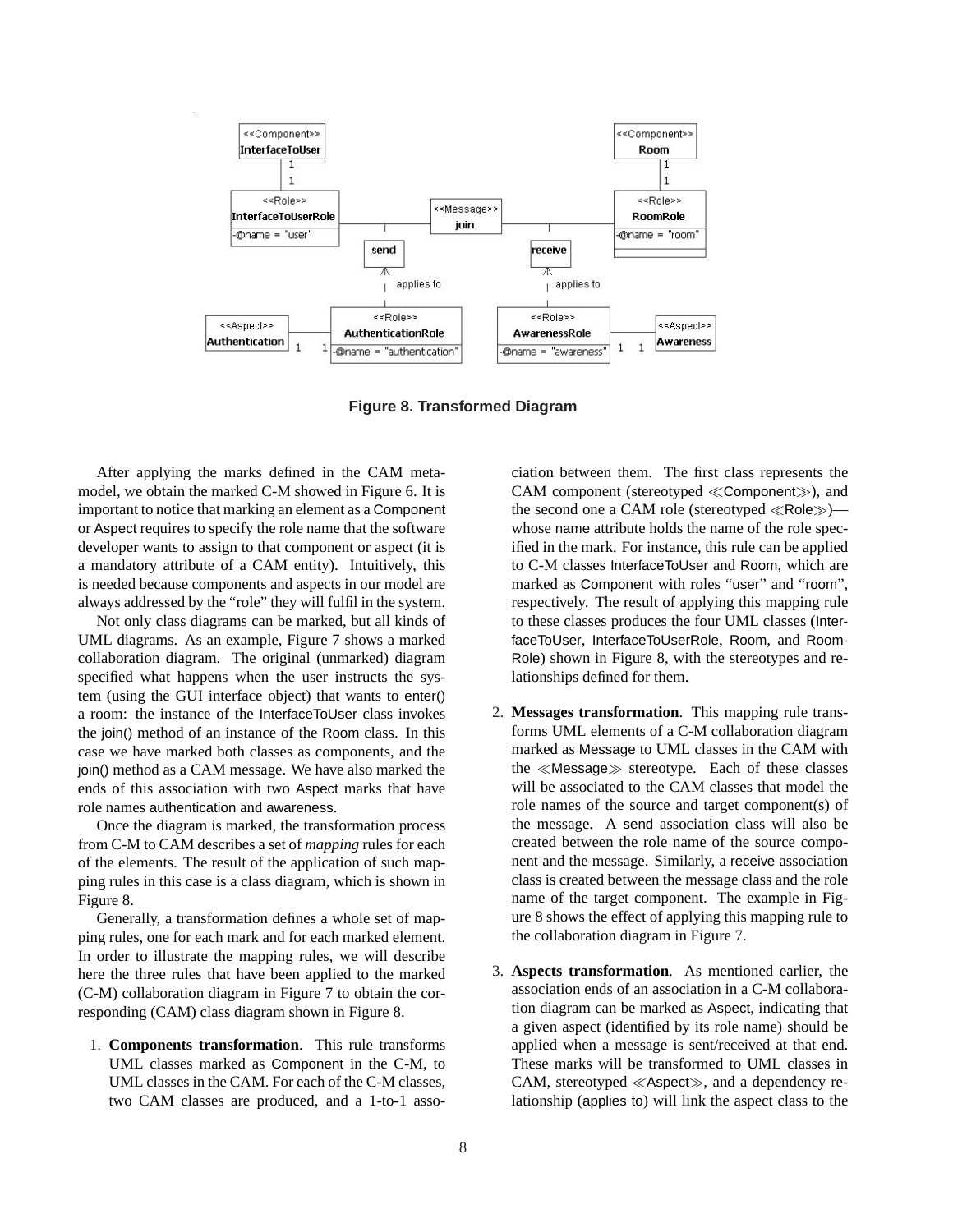operation it applies to. As we do for components, we create in CAM two classes for each element marked as Aspect, one modelling the aspect and other modelling the aspect role name. In our example we have two aspects: Awareness and Authentication, which are transformed into the classes and dependencies relationships shown in Figure 8.

# **4. Applying MDA: from CAM to DAOP**

Once we have a CAM model of an application, in this section we will discuss how it can be transformed into its corresponding DAOP model. The first thing we need to define in order to achieve such a transformation is a UML profile for the DAOP platform, and then we need to define the mapping rules between the metamodels of CAM and DAOP.

# **4.1. The DAOP Platform**

In the first place, we need to realize that the concepts of "components" and "aspects" at the DAOP level differ from the same concepts at the CAM level. More precisely, DAOP components and aspects refer to the CAMcomponent and CAM-aspect "instances", and therefore the information handled by DAOP about them should only contain how to locate and deploy them, as well as the services they offer. More precisely, the new metamodel of DAOP only contains information about the services and facilities that the DAOP offers to components and aspects (the elements that appear above the DAOP Platform class in Figure 9), together with the information the platform should store to provide such services (the classes below the DAOP Platform class in Figure 9). Please notice the difference between this new metamodel and the original one (shown in Figure 1).

**DAOP Services and facilities.** Since CAM components and aspects are able to create or destroy components, DAOP defines the corresponding methods as part of the ComponentFactory interface. Aspects may also create or delete other aspects using the AspectFactory service. For example, a monitor aspect would initiate a fault tolerance aspect after observing some anomalies in the behavior of the system.

DAOP also offers a set of component communication primitives. As in other component platforms (e.g., CORBA), DAOP allows components to send synchronous and asynchronous messages. Please notice that the CAM model only specified that components could send messages, but gave no details about how this could be implemented, allowing for both communication mechanisms. DAOP also allows components to throw events to other components, although events do not specify the targets. This mechanism is very useful to decouple components, and is specially well suited to enable components and aspects re-use. DAOP does not specify how to implement the distribution of events, allowing the implementor of DAOP to decide the preferred mechanism (e.g. publish-and-subscribe mechanism).

All DAOP-aspects should implement the AspectEvaluationService interface. This is a mandatory requirement since the platform will invoke the eval() method to evaluate an aspect. This is the only requirement an aspect must fulfill to be recognized by the platform as a valid DAOP aspect implementation.

Another important feature of software component instances is the use of *resources*, in the sense Szyperski defines them as "typed frozen objects" which are used to maintain a certain degree of data dependency with the environment [12]. Furthermore, based on our own experiences we also realized that we needed some kind of service that allowed all entities in the platform to store and consult information in order to configure themselves. The PropertyService shown in Figure 9 offers methods to set and get shared data (i.e., properties) from the platform.

One of the facilities offered by the DAOP platform is the persistence service, which provides all the methods required to store and retrieve component and aspect states. The implementation of this service is responsibility of the developer. This service is also the natural candidate to implement a persistence aspect, or some kinds of fault tolerance mechanisms.

**Architecture of DAOP Platform.** The internal structure of the DAOP platform is basically the one originally showed in Figure 1, although slightly improved since it now reflects the fact that "architectural" components and aspects live at a different level, and that DAOP only maintains information about the component and aspect instances. The DAOP platform contains an ApplicationArchitecture object that stores the architectural description of the application; and the ApplicationContext that holds the current list of components, aspects and properties instances. DAOP maintains the definition of the components' and aspects' services inside the application architecture, and references to their local or remote implementations in the application context. The ApplicationArchitecture is described in terms of components, aspects and a set of composition rules. As shown in Figure 9, component and aspect composition is defined in terms of their role names and a message name. This class contains explicitly when each aspect has to be applied, following the CAM model. More than one component instance may fulfil the same role within an application, but all of them must conform to the same component specification (likewise for aspects).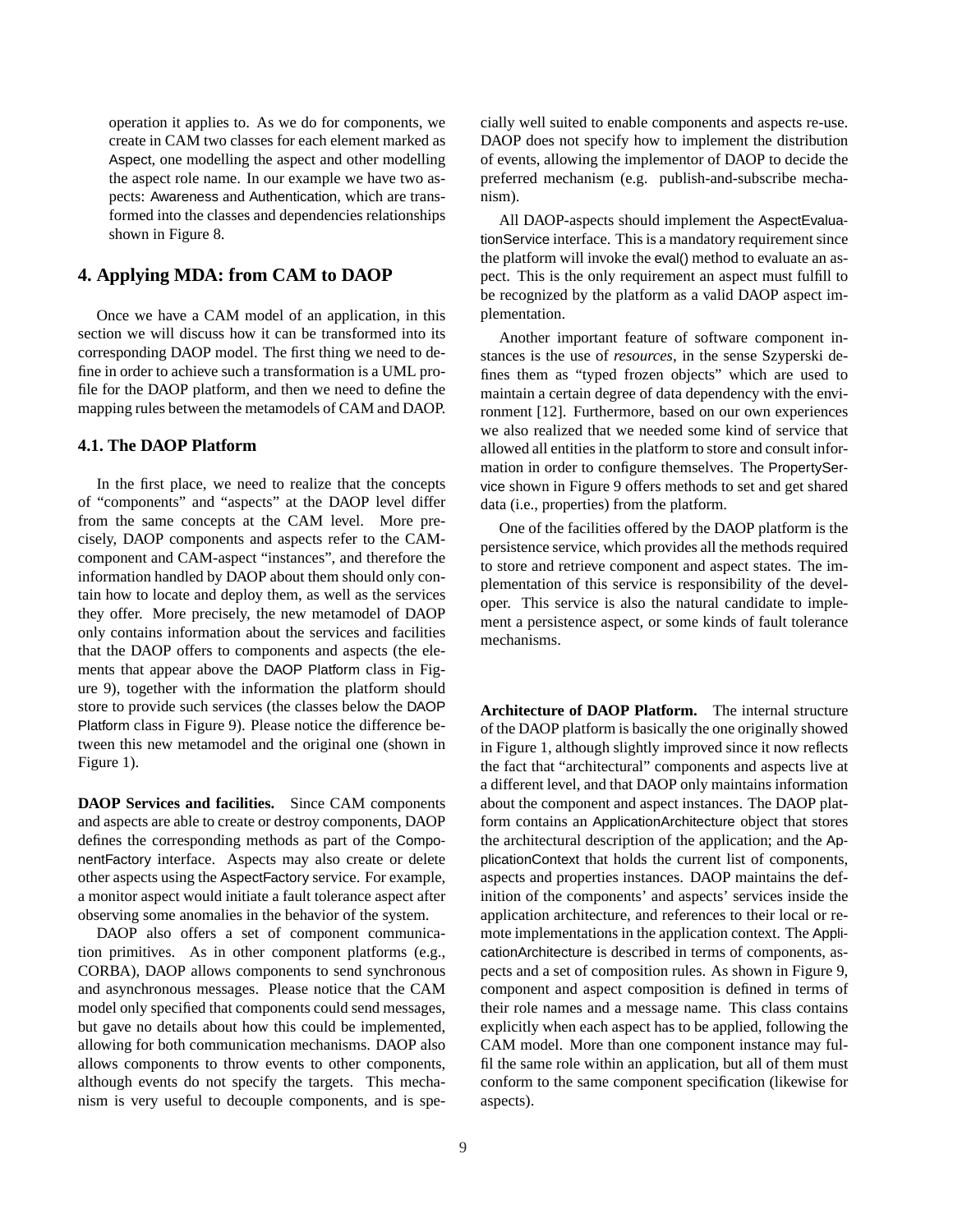

**Figure 9. Metamodel of DAOP**

### **4.2. DAOP Markings and Transformations**

By adopting the same methodology that we applied for CAM, we have to define the marks and transformations needed to obtain a model of the application's CAM, expressed in terms of DAOP entities. Basically the information that the transformation process has to generate from the marked CAM is: the communication mechanisms between components, the aspect evaluation mechanisms, and the information that describes the architecture of the CAM application.

A CAM model for a specific application will specify the messages and events that components and aspects in the application are able to send and consume. On the other hand, the DAOP platform provides communication primitives to send synchronous and asynchronous messages, and to broadcast them. Therefore, messages in CAM have to be marked to specify which DAOP communication mechanism should be used.

Similar to component communication, the aspect joint points that we defined in CAM have to be mapped to DAOP joint points. As shown in the *AspectJointPoint* enumeration type in Figure 9, DAOP aspects can be applied to incoming messages and events (MSG\_IN), outgoing messages and events (MSG<sub>-OUT</sub>), outgoing response messages (REPLY\_OUT), and incoming response messages (REPLY IN). Taking into account these joint points, CAM aspects that are applied when a component or an aspect sends a message or an event, will correspond to DAOP MSG\_OUT aspects. Similarly, CAM aspects applied in the reception of a message or event are considered MSG\_IN aspects in DAOP.

In addition to aspects that affect the emission or reception of a message or event, other kind of CAM aspects are those applied to component operations (on initializa-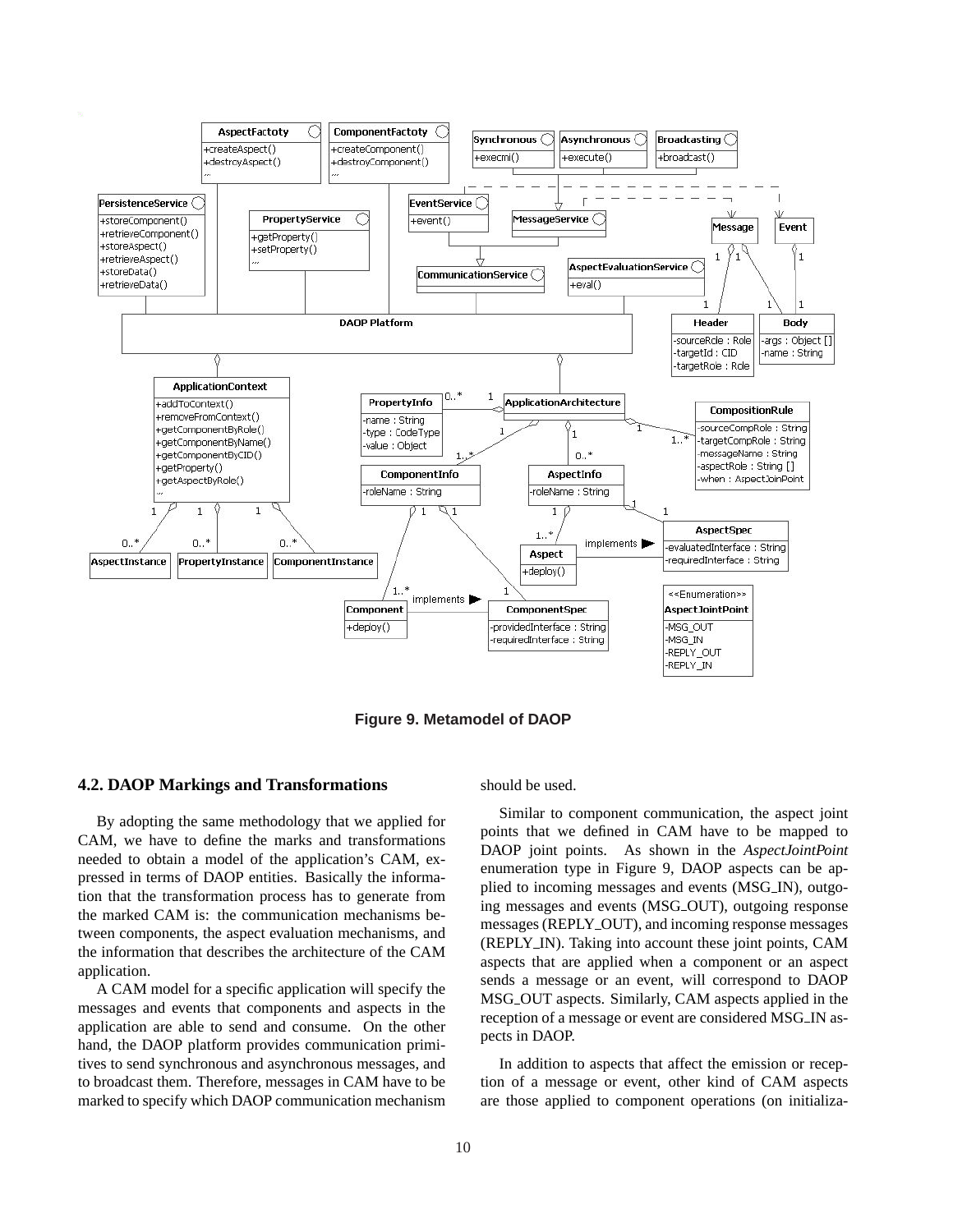tion, before or after an operation execution, etc.). However, DAOP does not distinguish between applying an aspect at the reception of a message or event, and applying it before a method execution in a component. Thus, CAM aspects to be applied before a method execution are mapped to MSG IN aspects. Similarly, CAM aspects that have to be applied after the execution of a method will correspond to REPLY OUT aspects in DAOP.

Of particular interest in the CAM to DAOP transformation is the information that DAOP stores about the architecture of the CAM application (using the ApplicationArchitecture object). As part of the CAM to DAOP transformation process, an XML document that contains the description of all the components and aspects in the CAM model is generated. Components and aspects are identified by their role names and are described in terms of their provided and required interfaces. The XML document contains also the composition rules described in the CAM model. (That is, the document is nothing else but the UML diagrams of the CAM model expressed in XML.)

During the execution, when an instance of the DAOP platform is created, the XML document is parsed and the structure of the CAM application is stored in the ApplicationArchitecture object (see Figure 9). This is precisely what we called the Application's DAOP model in Figure 3. The DAOP platform will use this information to deploy components and aspects and to compose them dynamically at runtime. Please notice the importance of this fact, since all the architectural information described in the UML diagrams at the CAM level can be used by the DAOP platform as-is. This avoids the usual "gap", or loss of information, between different conceptual levels—e.g., the information about the software architecture of an application is usually lost at implementation level.

# **5. Applying MDA: Implementing DAOP in Different Platforms**

Once we have a model of the system using the DAOP elements, we could think of implementing the system in a particular distributed object platform such as CORBA, EJB, .NET, etc. Following the MDA approach, we could consider the DAOP platform as a PIM, and then transform it to one of these platform models. This is currently part of our ongoing work.

In Figure 3 we showed a possible implementation, using the UML profile for CORBA to mark the DAOP model elements, and defining a set of mappings from DAOP marked elements to CORBA elements. Since these elements are just CORBA interfaces and elements, the transformed model would be (easily?) implementable in CORBA.

As a matter of fact, if we count with a CORBA implementation of the DAOP elements and mechanisms, the sys-



**Figure 10. Two other alternatives for implementing the system**

tem developer would need to provide just the code for the application-specific objects, i.e., their behavior. The rest of the system, including all the services provided by the DAOP platform, as well as many of the most commonly used aspects, would be already implemented. At this level, the degree of reuse obtained is comparable to the one provided by traditional Application Frameworks [3], in which the user simply has to customize the application-specific classes in order to build the final system. The benefits of using the MDA approach is that the user can "work" at a higher level of abstraction, and then use the MDA transformations to help him refine the model.

Another important benefit of using MDA is that it allowed DAOP to be defined independently from the underlying implementation platform. DAOP is currently implemented using Java/RMI, but we were concerned on how to "move" it to other middleware platforms. Therefore, apart from the CORBA implementation shown in Figure 3, it would relatively easy to define other implementation alternatives. For instance, we could also defined marks and mappings to EJB. Or even use EDOC as an interim platform, and define transformations from DAOP to EDOC. In this case we could make use of the transformations currently being defined from EDOC to CORBA, to EJB, or in the future to any other distributed object platform. The resulting "stacks" for two of the alternatives (EDOC+CORBA, or just EJB) is shown in Figure 10. An interesting exercise here would be to compare the two resulting implementations obtained by: (1) directly applying the UML profile for CORBA to the DAOP model; and (2) using DAOP to EDOC, and then from EDOC to CORBA. Alternatively, we can also define a UML profile for Java/RMI, and compare the result of such MDA transformation with our current implementation of DAOP.